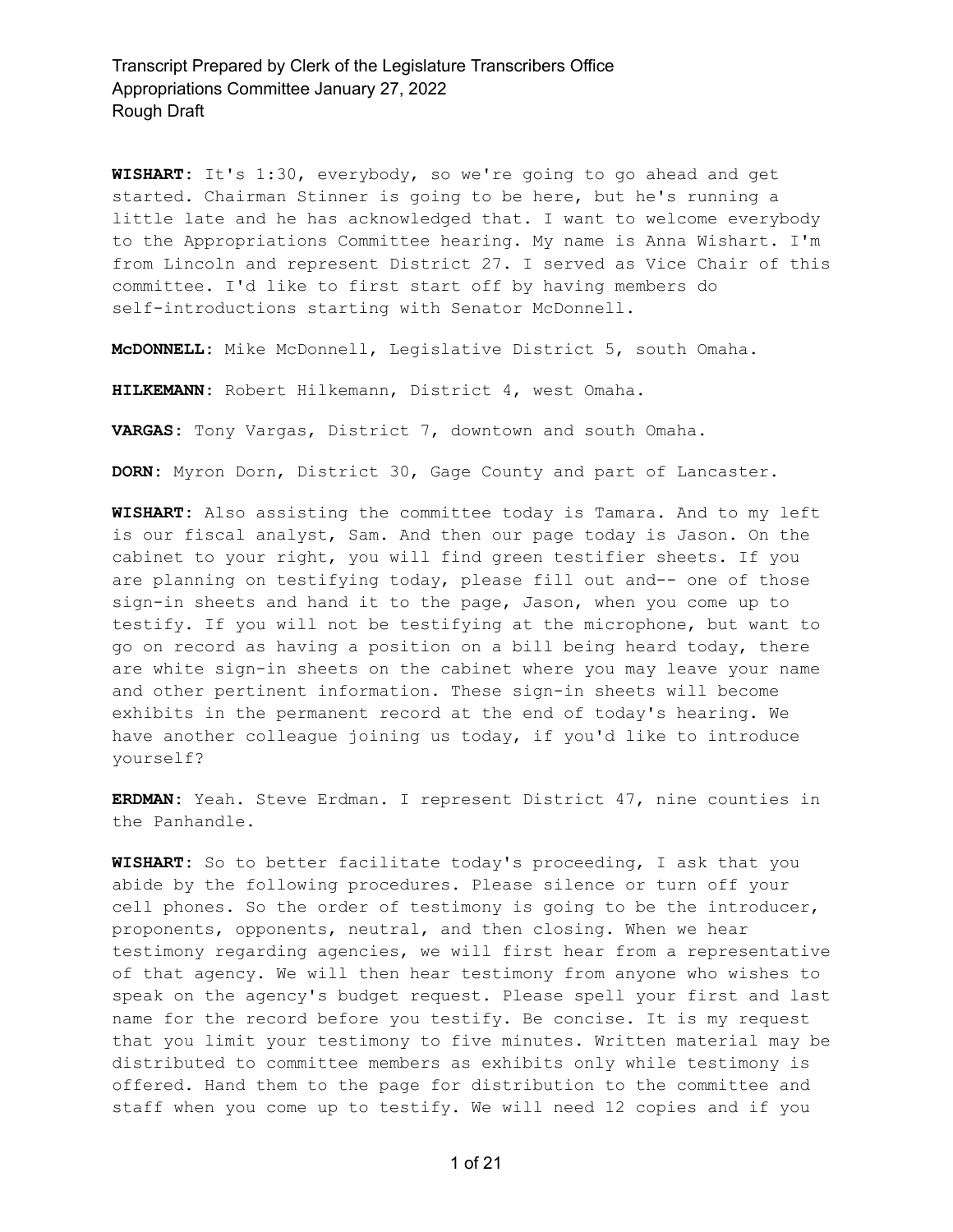have written testimony, but do not have 12 copies, please raise your hand now so the page can make copies for you. OK, great.

[AGENCY HEARINGS]

**STINNER:** We will now open on LB751, change a funding limitation for Economic Opportunity Program.

**ARCH:** Thank you for the opportunity.

**STINNER:** You're welcome.

**ARCH:** Good afternoon, Senator Stinner, members of the Appropriations Committee. For the record, my name is John Arch, J-o-h-n A-r-c-h. I represent the 14th Legislative District in Sarpy County and I'm here today to introduce LB751. This should be a share-- a fairly short hearing. I don't anticipate much if any testimony. LB751 is the companion bill I-- that I introduced to LB1033, which is in this committee and you'll hear it later and that deals with ARPA funds. So LB751 would eliminate the spending limit under the Economic Opportunity Program created by the Transportation Innovation Act of 2016. That act contained three components: the Accelerated Capital Improvement Program, designed to fast track the completion of state's expressway system; the County Bridge Match Program, created to assist with the repair of damaged county bridges; and the Economic Opportunity Program, which is what we're talking about here, a matching program for local governments to assist with infrastructure projects that foster business growth through connections with the state's transportation system, such as the development of rail spurs and service roads. Today, there are 16 active projects under the program, which have brought in \$1.8 billion in private investments and are estimated to result in over 900 full-time jobs. Ninety-three percent of the projects have been in rural communities. All three of these programs are funded through the Transportation Infrastructure Bank Fund. Spending on the Economic Opportunity Program, one of those three, which sunsets in 2033, is capped at 20-- at \$20 million. My intent with respect to LB751 is to eliminate this, is to eliminate this cap not for the purpose of using additional infrastructure bank fund, but to allow for the expenditure of additional ARPA funds should you choose to fund that. In my other bill, LB1033, I'll be requesting \$10 million in ARPA funds for this program and it's estimated an additional 10 to 20 new projects could be funded with this money. So- this will please, all of you-- I would ask this committee hold LB751 for the time being and should this committee see fit to award ARPA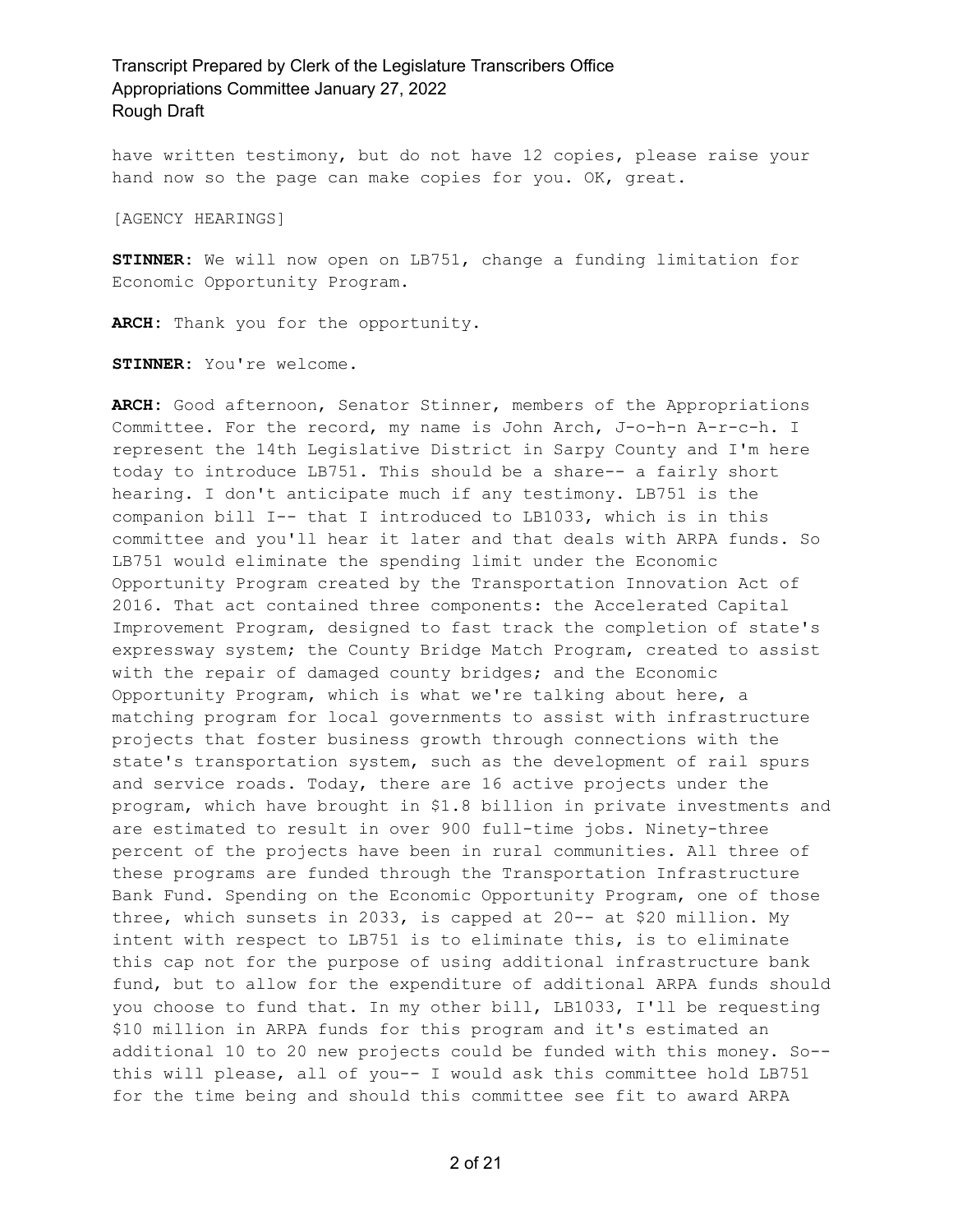funds to this program, this statutory change would need to be incorporated into the final ARPA package. Another option would be to keep the \$20 million cap in place and add language adding an exception if federal funds are available if we want to do it that way. Either way would work. But with that, I will end my testimony and try to answer any questions you might have.

**STINNER:** OK, opening up for questions. Senator Clements.

**CLEMENTS:** Thank you, Senator Arch. You-- what is the bill number that you're going to pair this with?

**ARCH:** LB1033.

**CLEMENTS:** LB1033?

**ARCH:** Um-hum and that's, that's the ARPA request.

**CLEMENTS:** And that's just a request for--

**ARCH:** An additional, an additional \$10 million ARPA funds would be placed into this, into this EOP that right now has a cap of \$20 million, so.

**CLEMENTS:** Could you give a little more description as to what EOP does? I'm not that familiar with it.

**ARCH:** I'll, I'll sure try. So, so, you know, the primary purpose of the Transportation Innovation Act is to accelerate the completion of the expressway system. So the EOP Program is an incentive piece not intended to compete with the funds that, that were used for that expressway. So it is, it is a-- it's an opportunity for-- you know, people can apply for some of these funds. As I mentioned, rail spurs- you know, it's, it's a transportation focus to, to build infrastructure, to allow for economic development, front-- frontage roads, those types of things for if they want to develop a piece in, in a particular area.

**CLEMENTS:** Those are locally owned, but it-- probably be adjacent to state highway.

**ARCH:** Yeah and local projects, you know, so across the state can apply.

**CLEMENTS:** Thank you.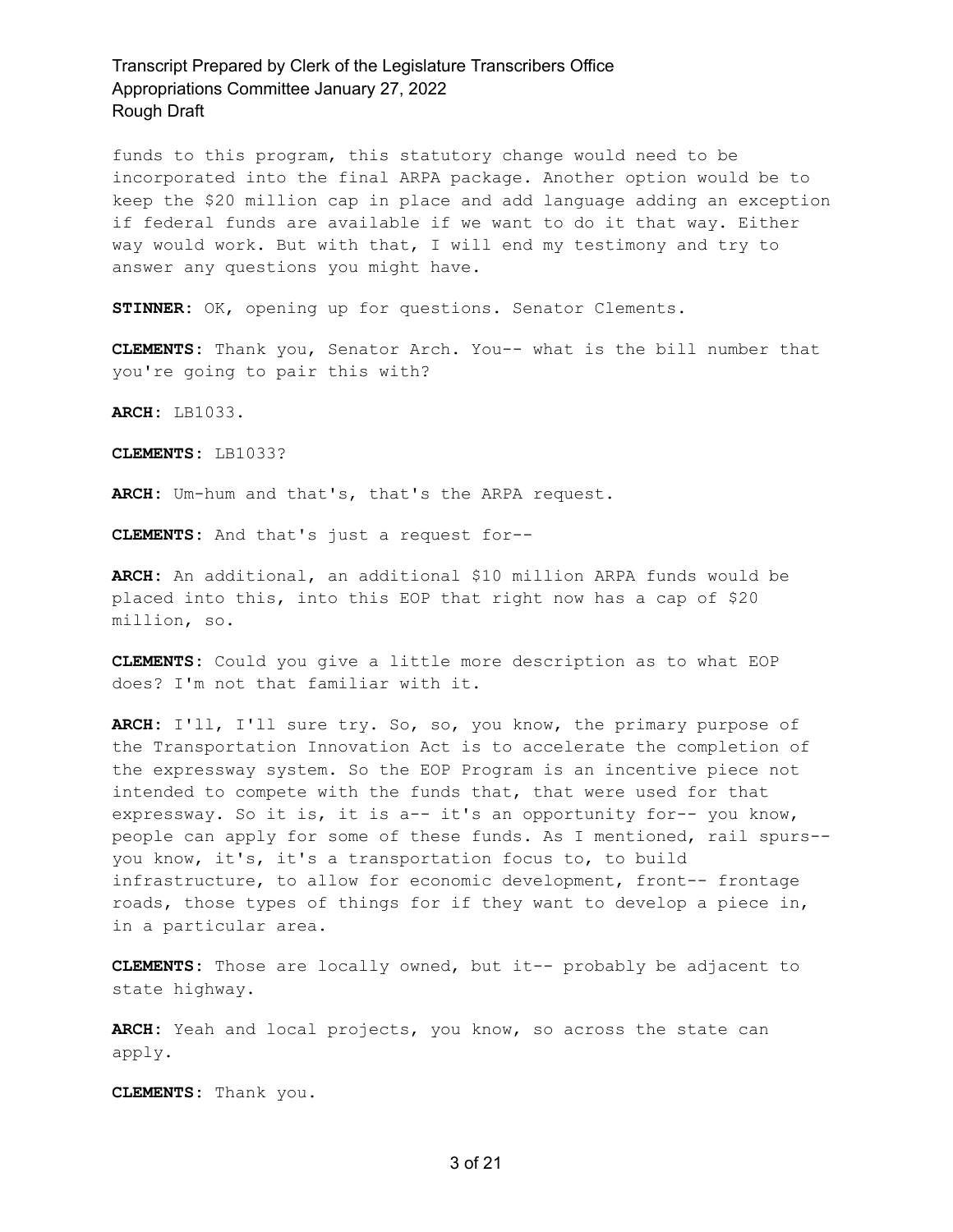**ARCH:** Um-hum.

**STINNER:** Additional questions? Senator Vargas.

**VARGAS:** This is more of a follow-up. I'm just-- if you can provide anything from NDOT on what these projects have been over the last couple of years.

**ARCH:** Sure, we can get a, we can get a report on that.

**VARGAS:** It would just be helpful and kind of get a sense because, you know-- I don't know if some of my colleagues feel this way. We've had a couple of these programs. I'm more familiar with the County Bridge Match program. We've seen a lot of those, joint study. I'm just trying to get a sense of what, what these last-mile projects really look like and which ones they are, but.

**ARCH:** Right, we'll, we'll request a report and, and get that to the committee.

**VARGAS:** Thank you.

**STINNER:** Additional questions? I didn't-- sixteen projects, did you have a total amount that-- I didn't catch that.

**ARCH:** I did not give a total amount.

**STINNER:** OK.

**ARCH:** I don't know, I don't know what that number is, but when we get that report, I'm sure it will include that number.

**STINNER:** OK, thank you very much. Additional questions? Seeing none, thank you.

**ARCH:** Thank you.

**STINNER:** Additional proponents? Seeing none, any opponents? Seeing none, anyone in the neutral capacity? Seeing none, that concludes- well, I guess, if-- unless you want to-- OK. Senator Arch waives his closing. That concludes our hearing on LB751. We'll now open with LB991, appropriate funds to the Department of Transportation to conduct a feasibility study on high-speed commuter rail. Welcome.

**MORFELD:** Chairman Stinner, members of the Appropriations Committee, my name is Adam Morfeld. For the record, spelled A-d-a-m M-o-r-f-e-l-d,

4 of 21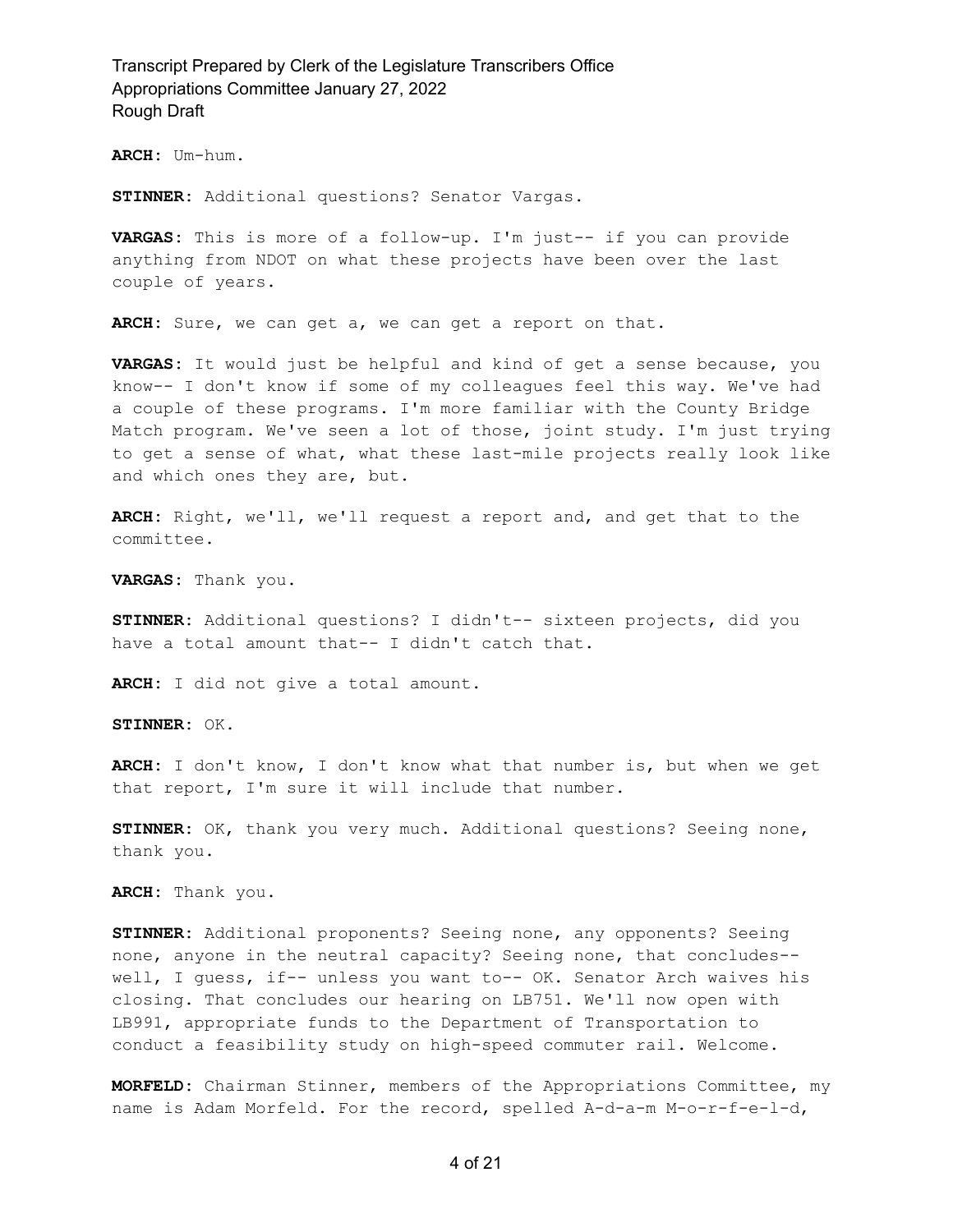representing the Fighting 46th Legislative District here today to introduce LB991, a bill to appropriate funds to Department of Transportation for a high-speed commuter rail service between Omaha and Lincoln. Nebraska has not conducted a study on a potential commuter rail since 2003. I introduced this bill because the last time that this was studied in 2003, Nebraskans' transportation and driving preferences have dramatically changed in many cases. Younger Nebraskans increasingly desire more public transportation options and with technologies such as Uber and Lyft and intracity transportation options are also more numerous. And I think City of Omaha just announced that they're also looking at a light rail as well. So since I introduced this bill this session, people once again have really shown tremendous interest in the study. There's some bills, as we all know, that we introduce and we think they're personally kind of a good idea then you introduce them and either get a lot of opposition in some cases or you get a lot of support that you didn't expect. This is probably the bill that I've introduced in the last eight years I've had the most unexpected support that I've ever seen. And it's not just from young Nebraskans. I've had plenty of older Nebraskans reach out to me and say, hey, listen, I can no longer drive. I'd really like to be able to take a rail, you know, to, to Lincoln or Omaha and see my grandkids or my family or something like that. So I just want to point out that the reason why I'm so passionate about this is because I've just received an overwhelming amount of support of this-- for this concept and proposal and I think it's important to pursue. So getting back on script here real quick. The 2003 study worked under the presumption that the existing BNSF rail lines could be utilized for high-speed rail. The updates required then had a nearly \$80 million price tag. Fortunately, since 2003, the BNSF lines have been updated and no longer pose the same prohibitive cost to implement as they did in 2003. As we knew in 2003, and as we know now, thousands of Nebraskans commute regularly between Lincoln and Omaha, some nearly every day. The study estimated that a commuter rail in 2003-- note that we've had a lot of population shifts and increases between both metro areas-- but the study estimated that a commuter rail in 2003 would see between 129,000 to 185,000 passengers annually. I believe that number will greatly increase given population and then also consumer trends and desires. The advisory council, leading the way with the study at the time, noted that ridership in commuter rail would drive additional economic development between both communities. When I introduced LB979 in 2020, there were 32 commuter rail systems around the country. I won't list them all, but there's a bunch here and I'm happy to send you the list after this. Amtrak commuter rail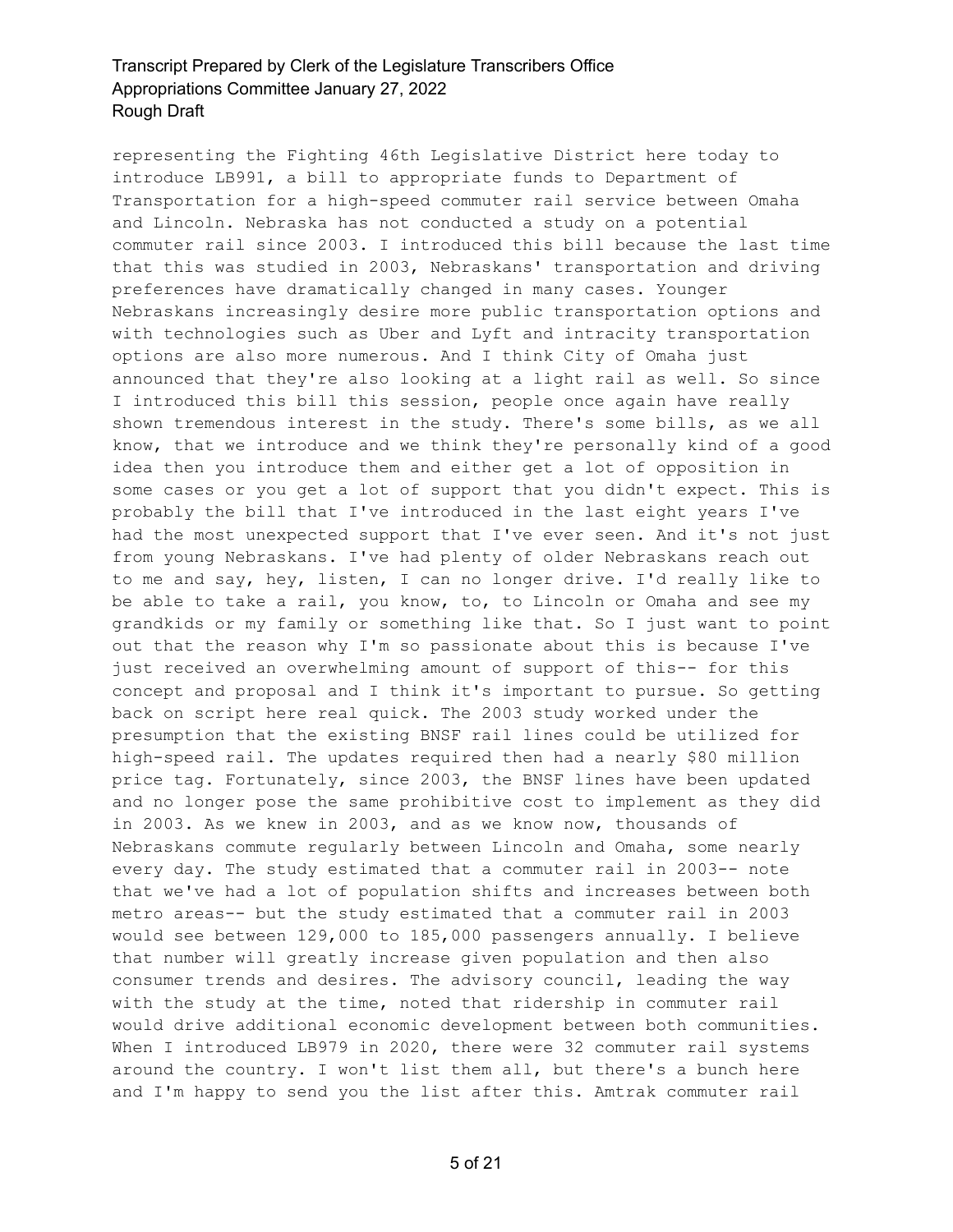system supported over 15 million riders in 2017. Amtrak-supported rails over the last few decades have seen ridership grow nearly 35 percent. Amtrak has been proactive in updating the existing infrastructure and facilities by spending almost \$1 billion over the last decade. Lastly, in addition to state resources, Amtrak has also utilized federal resources as well. That's something else that we might be able to leverage. We also may be able to leverage some of these federal funds that are out there that have been preferenced for things like this, mass, mass transport-- mass commuter transport, but we have to do the study, feasibility study first otherwise, we won't be able to leverage those funds. In order to be competitive in the 21st century and retain and recruit a skilled workforce, we must make investments in our infrastructures. As attitudes and preferences for certain modes of transportation changes, so must we. I want to note that there's several people behind me that are much more experienced in railroads and, and commuter rail that actually have a lot of different ideas and might be able to answer some more of your technical questions and practical ones. But I'm happy to answer any questions that you may have and I urge your favorable consideration of LB991. Thank you.

**STINNER:** Any questions? Seeing none, thank you. And you will stay for close?

**MORFELD:** I will stay for closing. I would just say this would be amazing to take it to this new lake that we're looking at. Just wanted to throw that out there.

**CLEMENTS:** Right through the lake.

**McDONNELL:** Genius thought, genius.

**MORFELD:** OK. Thank you.

**STINNER:** Any proponents?

**ROBERT KUZELKA:** Good afternoon.

**STINNER:** Good afternoon.

**ROBERT KUZELKA:** My name is Robert Kuzelka, K-u-z-e-l-k-a. I live at 1935 A Street here in Lincoln, Nebraska. And currently I'm the vice president of an organization called ProRail Nebraska. And actually, I'm-- what we're passing out is testimony that's the official stand of that organization related to LB991. The president, a father of four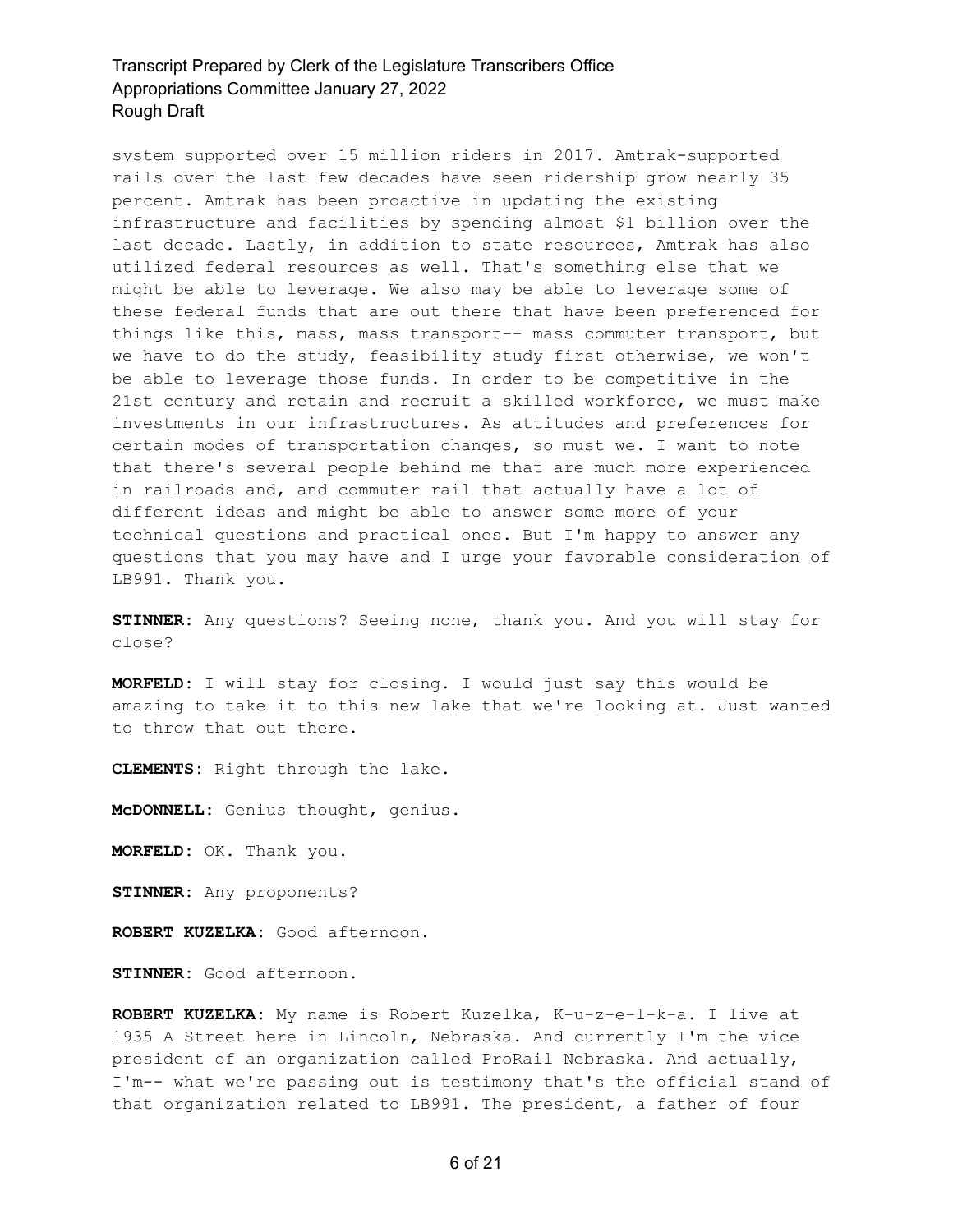girls, all under 10 years of age, has been quarantined for two weeks with his family so he sends his apologies or he would be there. And, and those of you that have heard him testify before know that I'm not a good substitute, but I'll do the best I can. We want to thank Senator Morfeld for introducing LB991. Our appreciation also to Senator Hughes, Senator Stinner, and the members of this committee for their work on behalf of the citizens of Nebraska. This testimony is the official position on LB99 [SIC] of ProRail Nebraska. ProRail is a nonprofit advocacy group focusing on increased passenger rail service, as well as other public transportation needs within the state. Our members come from across Nebraska and 15 additional states. As advocates for a passenger rail, we are often asked-- in fact, as Senator Morfeld just pointed out-- almost continually asked when we say we're interested in rail, the question is when will we be having an Omaha to Lincoln commuter rail? Almost invariably if you say passenger rail to anyone in the state in Nebraska, that's the first response you get. So I think that should dissuade any feelings that maybe this is sort of a esoteric sort of pursuit we're after. We're after something that the public wants. The need for this service is quite evident based upon analysis conducted of commuter rails' patterns, the traffic between the two cities. With increased population growth in both Lincoln and Omaha metropolitan areas, the service will continue with these trends while providing safe and reliable transportation between two-- Nebraska's two largest cities, as well as the communities in between and as well as the almost inevitable growth that will take place. The commuter lines that Senator Morfeld referenced almost to a person-- to the situation can be identified as having economic growth. Stops on those particular thing have, have significant growth and it, and it creates a pattern of growth for the state. It would bring the two cities into a much more viable economic unit by having this connection between the two. Currently, there are about 41,000 trips a week between Lincoln and Omaha. That's a one-way trip. They carry about 1.2 people so that's not a particularly efficient way of moving people or working with the economy. And, and many people tell us, well, if we had this, I could come back and forth. I could work in the capital and be-- go back to Omaha at night, things like that. As some of you are aware, Amtrak, the National Rail Association-- Passenger Corporation, daily serves the state with a pair of passenger rail trains known as the California Zephyr. They operate between Chicago and Emeryville, California, with a bus extension into the city of San Francisco. These trains stop currently at nine-- or at five stations: Omaha, Lincoln, Hastings, Holdrege, and McCook and 2018, had 53,527 passenger arrivals and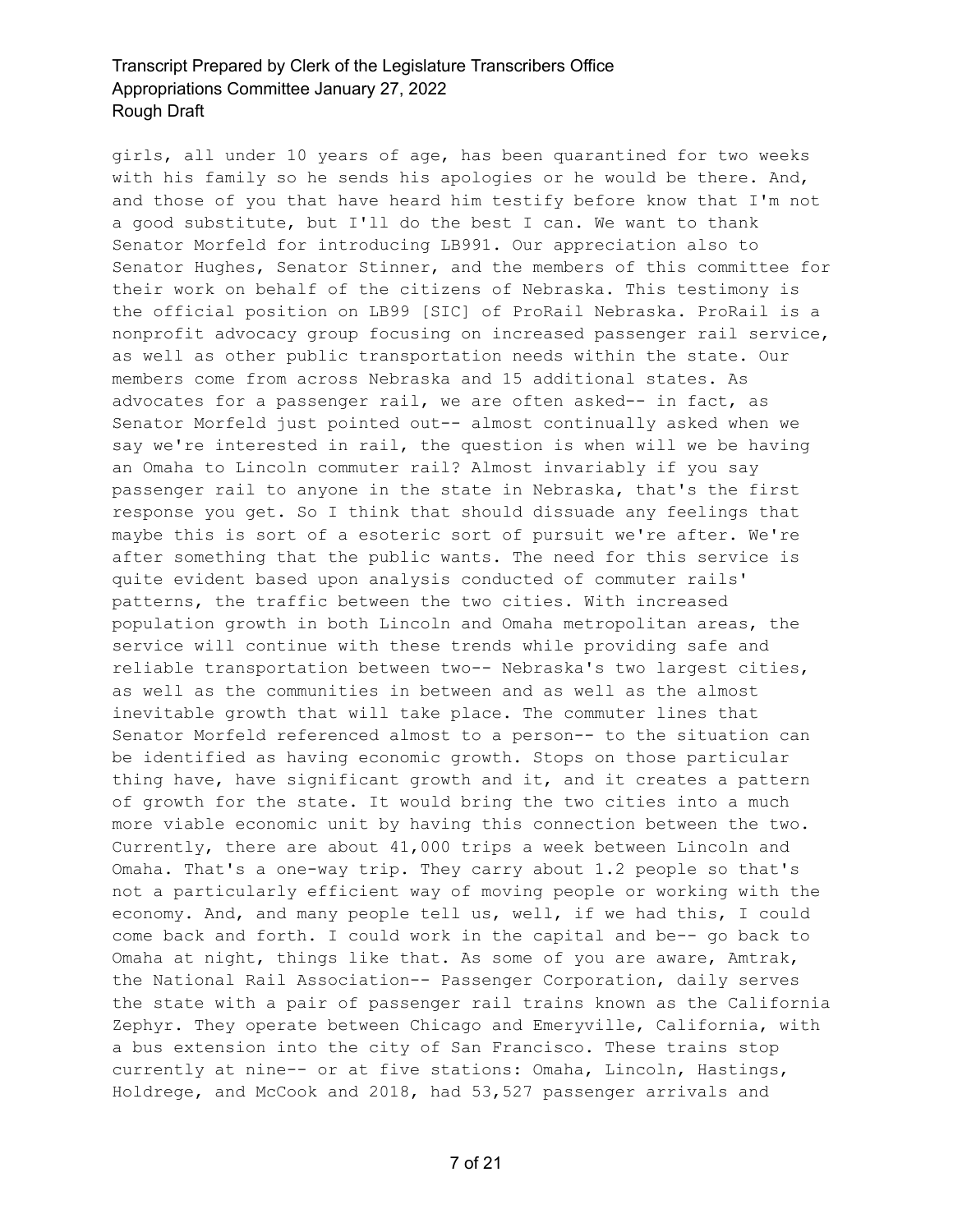departures. They also are a big economic boon to the state just in the operation that they're doing. Grand ideas require research and contemplation. They require a thoughtful discussion by those most able to minimize their cost and maximize their benefit. The time for evaluating passenger rail service from Lincoln to Omaha is long overdue. Please vote to incorporate this bill and the supporting funding into your appropriation bill. Thank you very much and I'd be happy to answer any questions.

**STINNER:** Thank you. Any questions? Senator Hilkemann.

**HILKEMANN:** You said, you said-- you used the number 41,000.

**ROBERT KUZELKA:** Yes, one-way trips a week between the-- that start in Omaha or Lincoln and, and I think that that's an older figure. I think it's been increased since then.

**HILKEMANN:** Senator McDonnell and I add to that number every day, so.

**ROBERT KUZELKA:** Yeah, you-- yeah, how many on this committee contribute to that?

**STINNER:** Any additional questions? Seeing none, thank you.

**ROBERT KUZELKA:** Thank you.

**RICHARD SCHMELING:** Good afternoon, Senator Stinner and members of the committee.

**STINNER:** Afternoon.

**RICHARD SCHMELING:** My name is Richard Schmeling, R-i-c-h-a-r-d S-c-h-m-e-l-i-n-g. I am the president of an organization called Citizens for Improved Transit. I'm also a district 1 director for ProRail Nebraska, and I just observed-- before I get more into the remarks that Senator Dorn, your district includes some of, of Lincoln and Lancaster County.

#### **DORN:** Yes.

**RICHARD SCHMELING:** And Senator Clements, your district got expanded and you have parts of east Lincoln, so you guys have dogs in this fight. The frequently asked question that, that I hear is, well, if I take the train between Lincoln and Omaha, how do I get to my final destination? OK. And I'm going to answer that question for you. In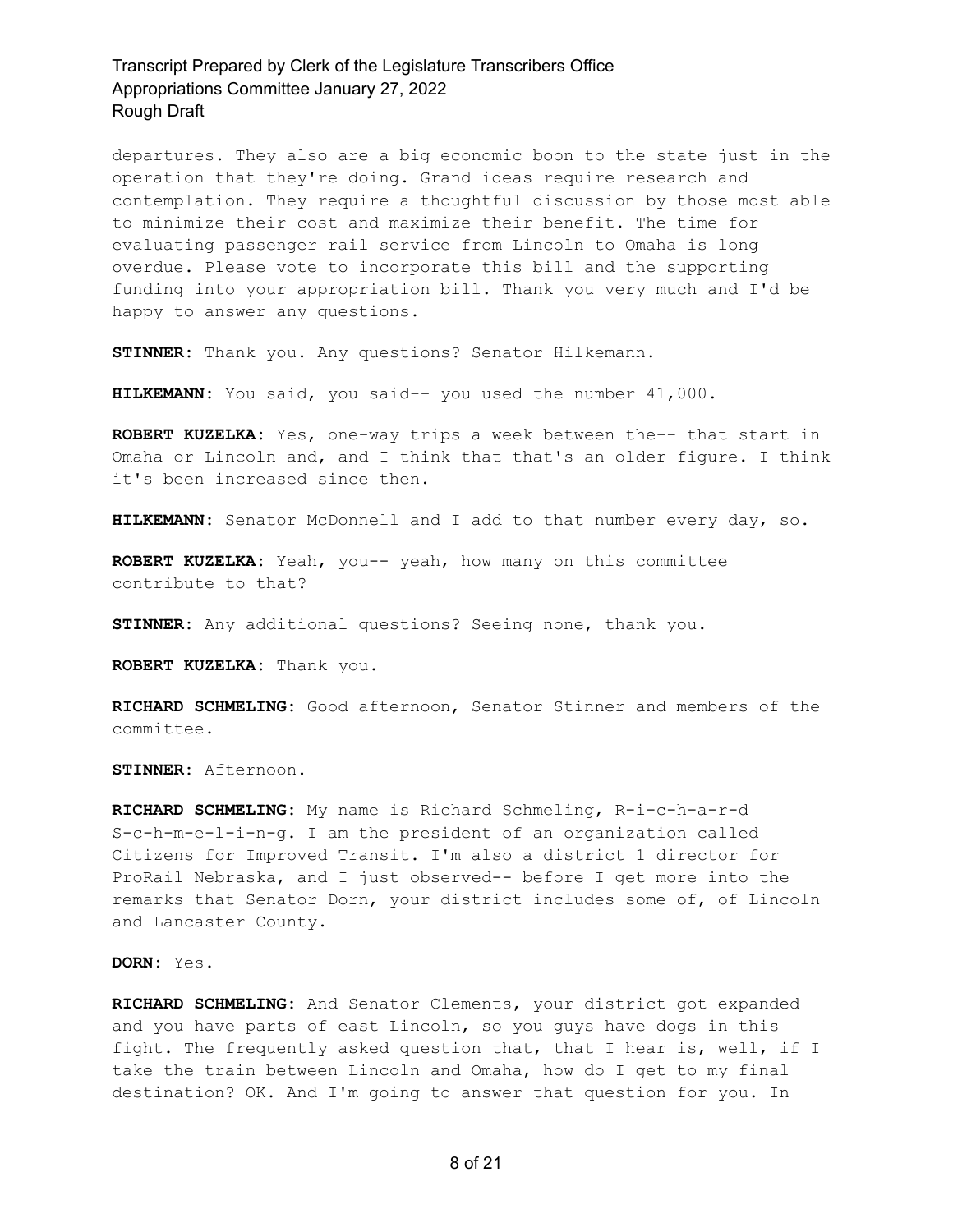order to have a good transportation system, what you have is you have a coordinated interlock system. I can tell you that the StarTran bus system here in Lincoln, since I first started riding it in 2015, is much better, much more complete service and, and it's just-- the difference between day and night. Omaha has a bus system and they recently instituted a wonderful bus system in Omaha called ORBT on West Dodge Street. It's state-of-the-art bus. And if you ever get a chance, ride it because it's, it's really interesting to see. So the answer is you have that connectivity. So somebody in Lincoln wants to take the train to Omaha, they buzz down to the Amtrak station here in Lincoln and on the train, go to Omaha. They get off the train in Omaha and they take the Omaha bus system to wherever it is they need to go. So that handles what's called the first mile, last mile thing and that is already in place. Now one thing I want to emphasize is that, as Senator Morfeld indicated, we are not going to build a whole new railroad because that would be tremendously expensive. You have to condemn land, you have to construct a track, you have to put in a signal system. We use the existing Burlington Northern Santa Fe railroad tracks that are already in place. They're good for 79 miles an hour and the Amtrak trains run on those every night. We would not interfere with Amtrak because the Amtrak trains run between midnight and 6:00 a.m. and we would be running during the day time, 6:00 a.m. to midnight. So we can use the existing Amtrak station here in Lincoln. We can use the existing Amtrak station that's already there in Omaha, so we're not going to have to spend a bunch of money for the stations. The only thing we're going to have to spend money for is equipment and then the, the crews or personnel necessary to run the trains. When we look at the situation between Lincoln and Omaha, the interstate, even though they've added a pair of lanes, it's already crowded and an unpleasant drive. I can tell you that nationally, when they study this business of highway transportation, if you add a pair of lanes, you don't get a corresponding increase in capacity. If you add an additional pair of lanes between Lincoln and Omaha, you're not going to get a 50 percent increase in capacity. You're going to get much less than that. And finally, when you get five lanes going each direction, you get zero increase capacity and you have to start over again with a whole new right-of-way. What I would like to see this Legislature do is to look ahead into the future because if we pass this bill today and we do the study, it's going to be five years or more before we actually get a train system built. But we don't want to put ourselves in a position where we're going to have to play catch-up ball. If we build it now, it'll be cheaper than if we build it 10 or 20 years in the future. And I, I'm a big proponent of rail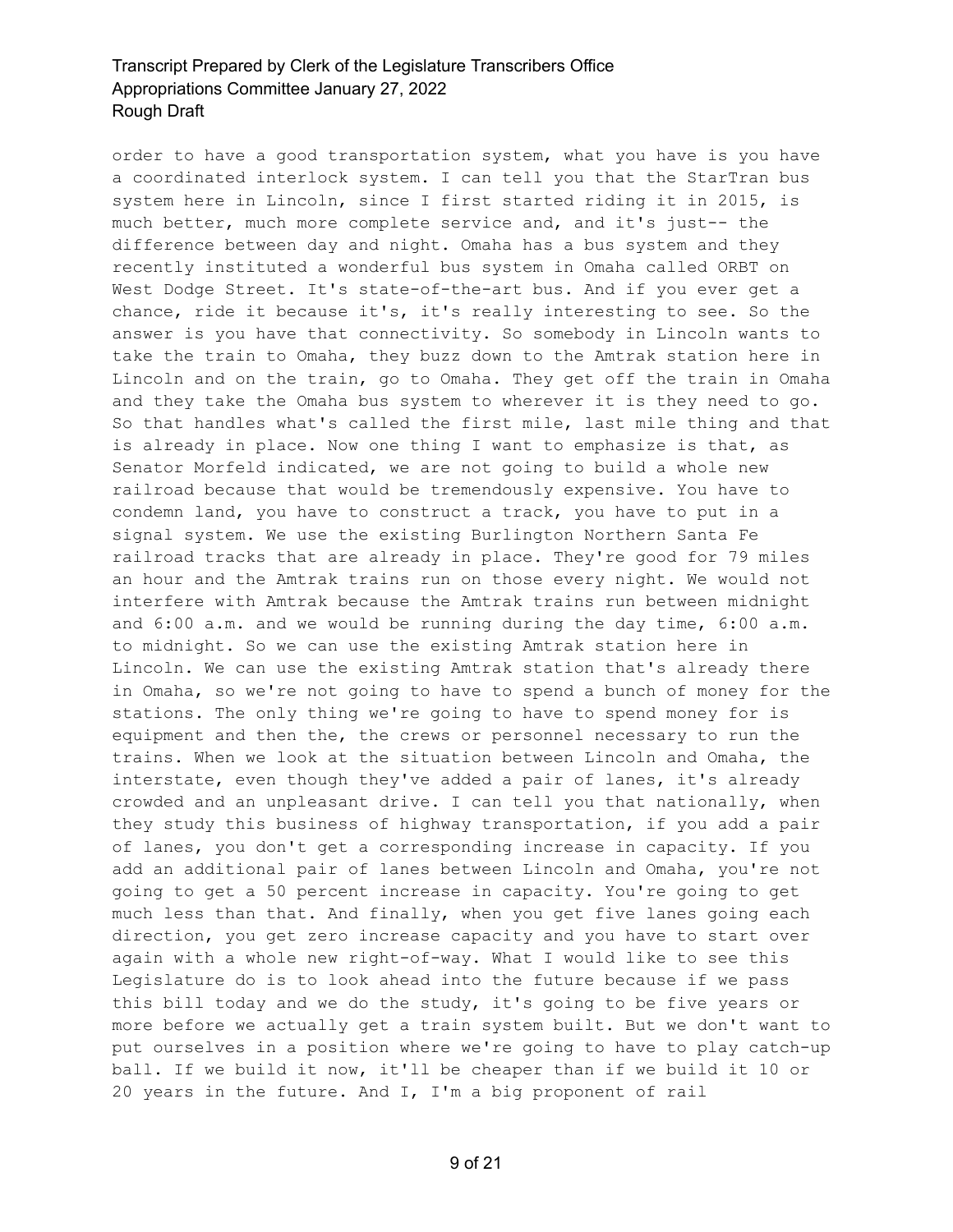transportation. I rode trains and I personally prefer to take trains rather than flying and believe me, my, my worst train trip was better than my best bus trip. I will be more than happy to answer any questions that you might have. I consider myself both an expert on rail passenger and rail and city bus transit systems.

**STINNER:** Thank you. Questions? Senator Hilkemann.

**HILKEMANN:** Senator Morfeld, in his opening, said there are 31 of these commuter lines present, in existence. Are you-- is that, is that roughly where you would say it is as well?

**RICHARD SCHMELING:** I'd say it's about double that.

**HILKEMANN:** OK.

**RICHARD SCHMELING:** I would say it's double that because you got a whole bunch of them that go out of New York City. You've got a bunch of that, that hub out of Chicago. You've got lines down in St. Louis. You have a bunch of them in California. They're building new line, a new line in Texas. Arizona and Mexico have them. We're just behind the curve here in Nebraska.

**HILKEMANN:** So you'd say, so you would say maybe instead of 30 runners, 50 or 60? Are you aware of any of the 50 or 60 that are actually- that can pay for themselves?

**RICHARD SCHMELING:** You're asking the wrong question. The question is does any transportation system in the world pay for itself? The answer is no. The only one I've ever heard that paid for itself was a bus system that ran in Las Vegas and hauled people to the casinos because the casinos paid for it. Every form of transportation here in the United States receives a subsidy. For example, airports. The annual subsidy for Logan International Airport in Boston was equal to the entire amount of money spent for Amtrak nationwide. The airplanes get the federal air controllers. Federal government pays for them. Railroads, they dispatch and their employees have to be paid by the railroad. Highways, you know, those trucks and cars going down the highway don't pay the full cost of the highways where, you know, what we're doing is we're taking revenue otherwise to build our and maintain our highway system. And so I, I guess the-- I, I hope I've answered your question the best way I can.

**HILKEMANN:** Thank you. Appreciate that.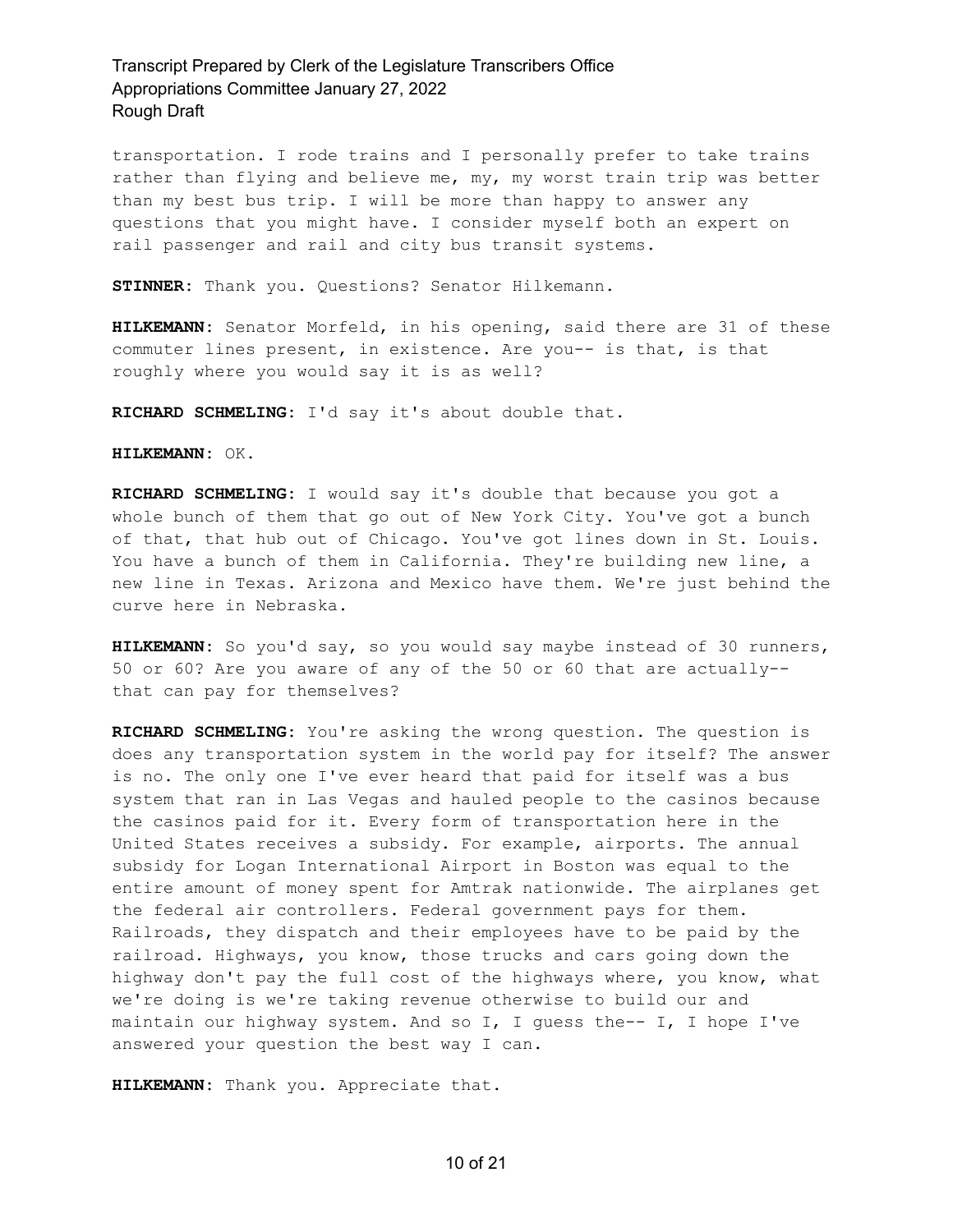**STINNER:** Additional questions? Seeing none, thank you.

**RICHARD SCHMELING:** Oh, I do have, I do have-- just for your use, I did go ahead and make some maps that show the path of Burlington Northern Santa Fe between Lincoln and Omaha. And then if we would like to go ahead and go airport to airport, I have a little inset detail map that shows how we could go between the airport in Lincoln, downtown to downtown Omaha and out to Eppley Field in Omaha, so--

**STINNER:** Thank you.

**RICHARD SCHMELING:** --you can look at the maps and see them.

**JAMES HANNA:** Good afternoon, Chairman Stinner and members of the Appropriations Committee.

**STINNER:** Good afternoon.

**JAMES HANNA:** Thank you for the opportunity to testify. My name is James Hanna, J-a-m-e-s H-a-n-n-a. I'm the volunteer representative for Nebraska to the Council of the Rail Passengers Association, also known as RPA, a national organization made up largely of volunteers with the mission to improve and ex-- excuse me, expand the availability of rail passenger service throughout the United States. I'm also a board member of ProRail Nebraska, the state affiliate of the Rail Passengers Association, and I'm testifying in favor of LB991. People all over America are demanding rail as an option for commuter travel as roads get more congested and their personal time more precious. Others here today have spoken to the specific reasons why a commuter rail makes sense between Omaha and Lincoln. I'd like to tell you about my personal experience riding several commuter rail systems around the country that demonstrate how these systems can be a successful asset to the region. I've ridden the commuter rail system in the Chicago area many times. It's far beyond our needs here in Nebraska, but does demonstrate a concept that is key to making any such system succeed, which some of the others-- proponents have also mentioned, which is that it has to be carefully integrated with other transportation modes and the Chicago system has done that successfully for a great many years. Denver has a remarkable integrated public transportation system involving local, regional and interstate busses, light commuter and long-distance rail, airplanes and automobiles. Park-and-ride lots are at every train station. Local busses also serve most stations on schedules that coincide with the trains. Trains can get you to the Denver International Airport from downtown or a number of suburban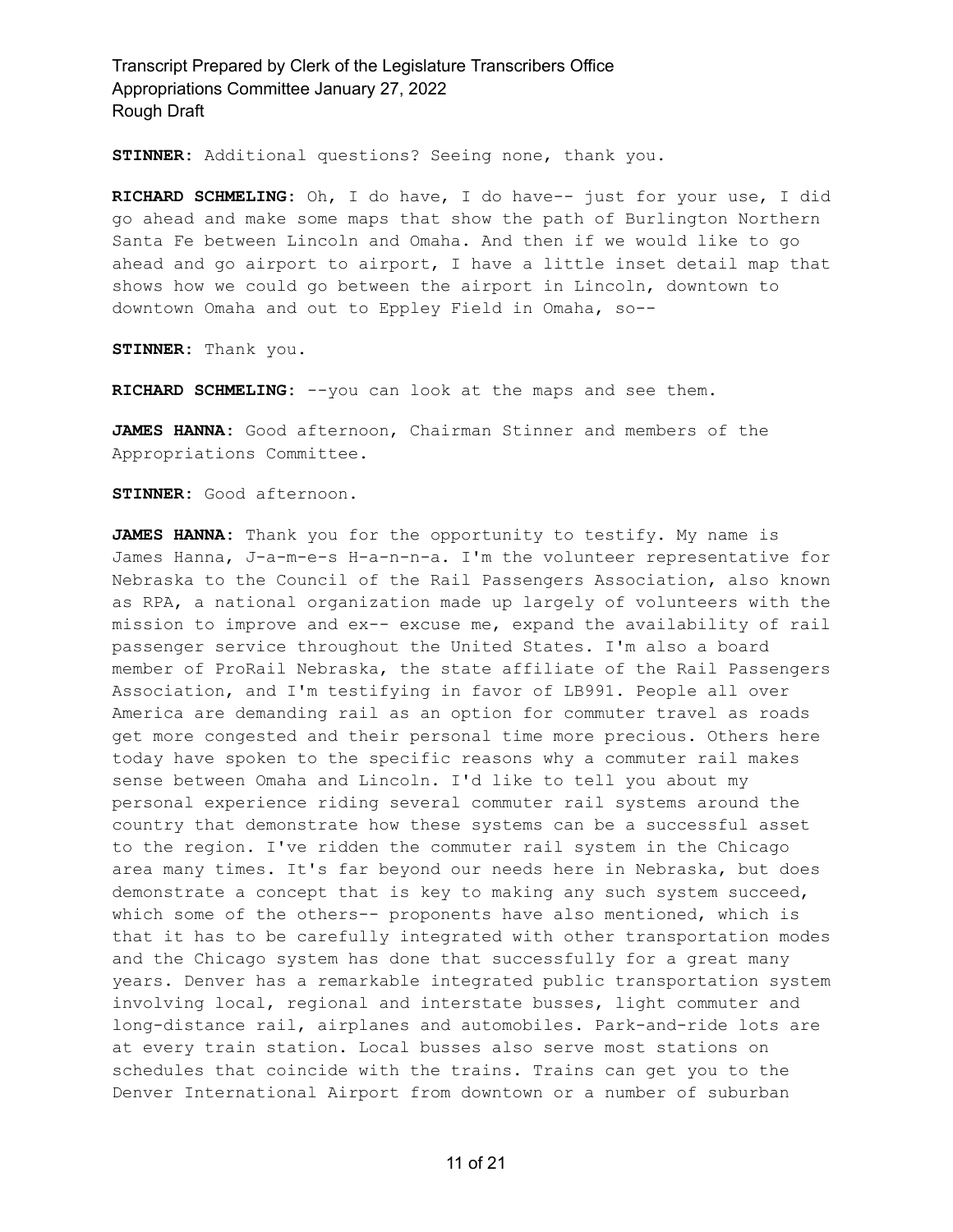steps for \$9 or in the case of many of the folks here who are my age or about there, for \$4.50, much faster than you can drive and you don't have to pay an outlandish fee to park your car or worry if it'll still be there when you return. All trains, some local and all regional interstate busses, hub at Denver Union Station, making it easy to get from one mode to another. It's the most well-known example I have found in the well-integrated urban transportation system. It's been so successful there that the Colorado Legislature just recently created the necessary laws to enable a regional rail system along the front range of the Rockies from Cheyenne all the way to Pueblo. I've ridden the ultra-modern, modern Brightline train in Florida once. It was initially created to ease the traffic on I-95, which at that time had four lanes in each direction. I think it's up to six lanes now, which are nothing but large parking lots at certain times of the day. I think the-- when I was there, the average daytime speed on I-95 was 35 miles an hour. Brightline is still working toward tighter integration with other modes, but is making progress and is close to operating a regional line from Palm Beach to Orlando to support tourist travel. In 2018, I rode the Sonoma Marin Area Rail Transit System, also called SMART, from San Rafael to Sonoma County Airport, approximately a 50-mile trip, so it's very similar to the Omaha/Lincoln distance. This would be an excellent model for a commuter rail in Nebraska as it runs on existing tracks shared with freight trains. It uses multiple diesel unit trains consisting of two permanently linked cars, each of which seats about 60 riders very comfortably. Each unit is self-powered and multiple units can be coupled together and controlled by one operator to allow easy adjustment of capacity. Depending on-- no overhead electrical wires are needed, so infrastructure costs are low. Cars have Wi-Fi, 120-volt outlets in every seat, a snack bar, and are fully handicapped accessible. Since I rode, they extended the line south a little ways to Larkspur and now provide passengers with a-- even with a connection to a ferry boat over to San Francisco. I mention these examples in the hope that you will direct those doing the study to consider integration of multiple transportation modes, which is critical to making any transportation system function well. They should visit at least some of these successful systems. Denver and SMART in particular are good examples or are they at least need to study those systems to see what makes a good system successful. The last time such a study was done some years ago under the direction of the Nebraska Department of Roads, the consultant hired appears to have started with the foregone conclusion that a Omaha/Lincoln commuter rail is a bad idea and spent his time writing down the reasons why. Now that Nebraska has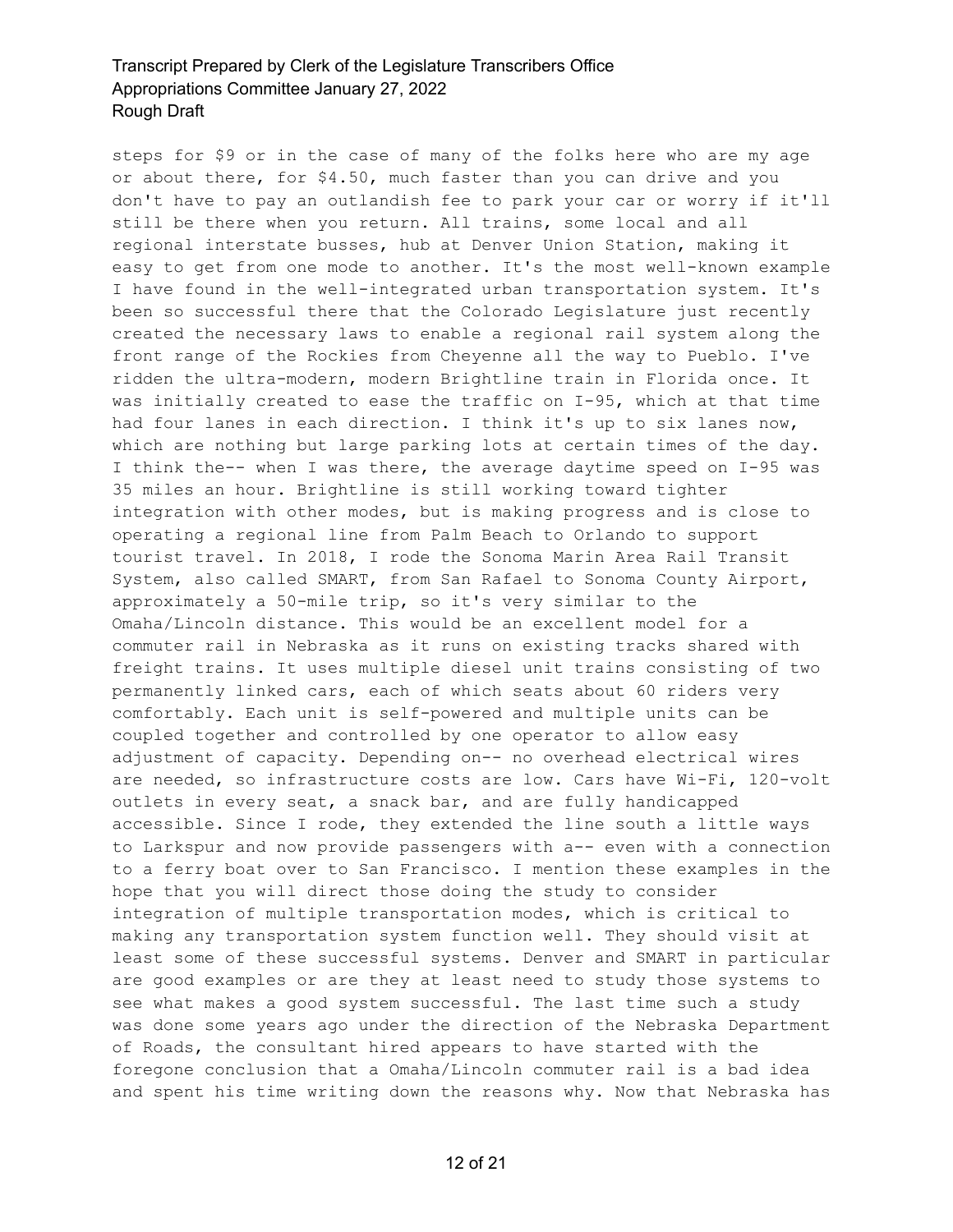a Department of Transportation, you should ensure that they consider all modes and how they can be integrated to provide the safest, most economical, and functional transportation station system possible. This bill would be a good start in that direction. Questions?

**STINNER:** Very good. Thank you. Questions? Seeing none, thank you.

JAMES HANNA: You're welcome.

**WISHART:** I shut that.

**STINNER:** No, that's fine, it just keeps hitting me in the back of the neck, so.

**WISHART:** I'm getting cold.

**STINNER:** We're moving the air around so nobody gets COVID. Go ahead.

**ERIC GERRARD:** I appreciate that. Good afternoon, Chairman Stinner, members of the Appropriations Committee. My name is Eric Gerrard. That is E-r-i-c, last name is G-e-r-r-a-r-d. I'm here on behalf of the city of Lincoln today in support of LB991. We think Senator Morfeld for introducing this bill related to a feasibility study. I know he introduced a similar bill two years ago. We appreciate his continued work on this. I will be brief. The experts already spoke and it looks like there's maybe one or two others to go. I'm not an expert on this area, but I do want to say for Lincoln and Omaha, economic expansion in our region is going to require partnership between the two cities so that we're collaborating and not competing necessarily and this is-- this study and hopefully eventually a rail would be a helpful aspect to, to do in that growing together. In a similar vein, we think it's important for the two cities-- as we grow together, that's going to be an important way to recruit individuals and families to want to be in Lincoln/Omaha and in the state of Nebraska. Again, commuter rail helps do that. One personal example: I used to live in Chicago and that was one of the reasons I chose Chicago is the modes of transportation. I didn't want a car at that time and I picked a job where I knew I could, I could take the commuter rail there, get me home. So it really is the draw. I don't think it's just one of those things that, that we say. I think it's a-- something that actually happens. The last point, in the city of Lincoln's conversations with the federal Department of Transportation and with some of the federal funding that's-- that was just passed in the infrastructure act, it does sound like they are prioritizing regional kind of big projects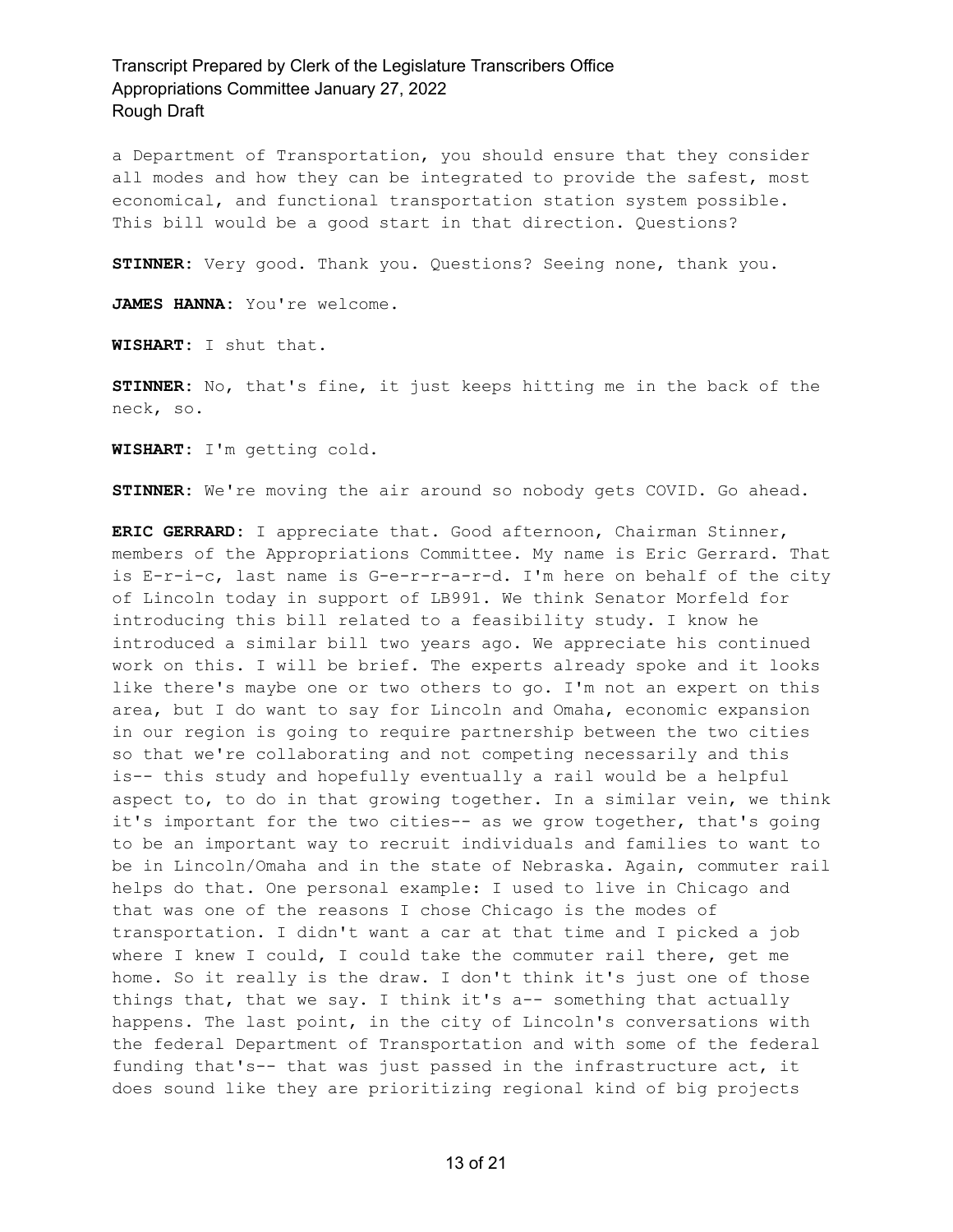similar to, to what Senator Morfeld has introduced. So we have heard those initial indications from the federal Department of Transportation as opposed to a city-specific or smaller project within the city of Lincoln. So from our analysis, this would fit in well. The last thing, I want to tell a brief story since Senator Morfeld his term limited, when he talked about how popular this bill has been. This is two years ago, I was standing in the lobby with a national client so I was already feeling, I was feeling pretty good. Senator Morfeld comes out to lobby points to me and says, Eric, I need to talk with you right now. So I wasn't sure if I was in trouble or if something, something was going on. He pulls me to the side and says, you know how to photoshop, don't you? And I said, well, I'm not very good at it, but I guess I can try. So he said, I need you to photoshop a picture with a train hat on my-- with a conductor hat on me. This is blowing up on social media. So, so I helped him with that. I went back. The client asked what, what he wanted to talk about and I said it's confidential. So that's the last story I'll tell about Senator Morfeld before he's term limited. With that, I'd reiterate our-- city of Lincoln's support for, for this bill and the study and I'll close and answer any questions. Thank you.

**STINNER:** Senator Wishart.

**WISHART:** Well, thank you, Eric. I want to assure you I wasn't trying to jump out the window here. Has the mayor of Lincoln and the mayor of Omaha had any conversations about an opportunity to collaborate here?

**ERIC GERRARD:** I don't know for sure, but let me, let me check and get back to you. My, my in-- my inclination is that they have. I know they, they've met frequently and talked about the regionalization of the two cities. And so my inclination is yes, but let me, let me check that with [INAUDIBLE] and let you know.

**WISHART:** Sure. I think that's something that would be helpful, at least for me as a committee member, to see both of their genuine interest because if we're, if we're putting money into a study, the goal would be that it, that it ends with, with actionable results.

**ERIC GERRARD:** This isn't responding to your ques-- I do know the Lincoln Chamber and Omaha Chamber submitted letters of, of support--

**WISHART:** OK.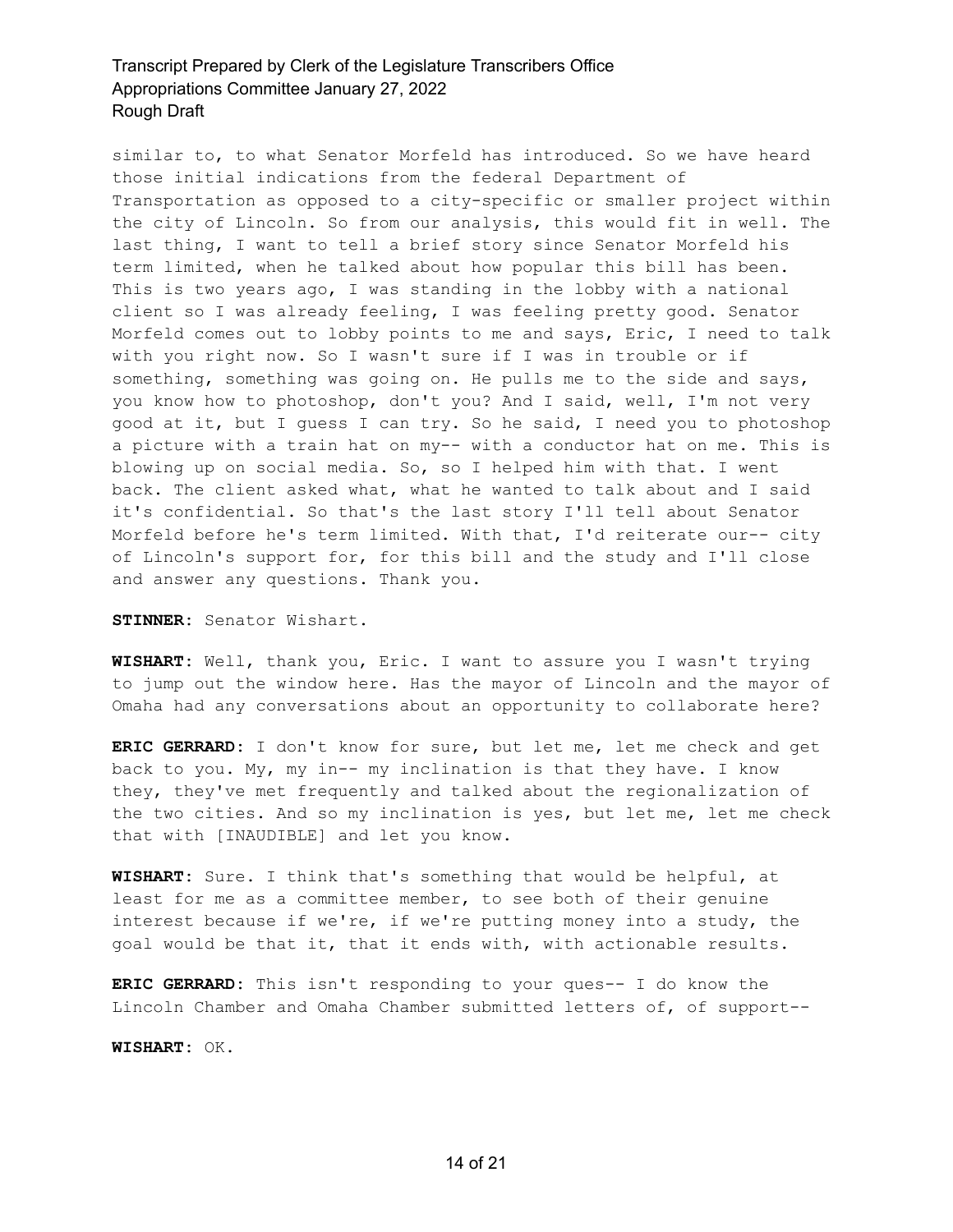**ERIC GERRARD:** --support on this. I know city of Omaha, two years ago, testified in support. So again, every inclination is that the answer is yes, but let me confirm that.

**STINNER:** Additional questions? I will ask you this. This is going to require a subsidy. Does the subsidy come from state? Does it come from the cities? Does it come from the Feds? And is this study going to tell us how much of a subsidy it needs?

**ERIC GERRARD:** Yeah, the way the bill is drafted, I think it's fairly broad. So I think the, the study could look at other regions to tell us potentially the best model to do that. Again, I think it's probably a combination thereof of the, the three different-- Fed, state, and then each of the municipalities or the localities probably would need, would need to contribute, I think, can have some skin in the game. So I think all three of those. I'm guessing the feasibility study could point to some, some areas that have done it better than others.

**STINNER:** High speed-- would-- how fast do you have to be to be a high speed?

**ERIC GERRARD:** I may leave that to one of the experts. I looked, I looked back in the transcript from two years ago and I, I think it was anywhere from 80 miles to-- 80 miles per hour up to 110 miles per hour. It probably could go faster, but--

**STINNER:** And if-- know we can do is go 79. Isn't that-- wasn't that the testimony, 79 is what the rail line--

**ERIC GERRARD:** Oh, maybe that's what the-- OK.

**STINNER:** --would support? OK. Just--

**ERIC GERRARD:** I should let the experts answer that, sorry.

**STINNER:** I believe that's what I heard. Well, thank you for your testimony. Any additional questions? Seeing none, thank you.

**ALAN BADOUR:** Thank you, Senator Stinner, members of the committee. I'm going to answer your question from the last gentleman right now.

**STINNER:** Sure.

**ALAN BADOUR:** Passenger rail is good to 72 to 79 miles an hour. Higher-speed rail is good to 82, close to a 100.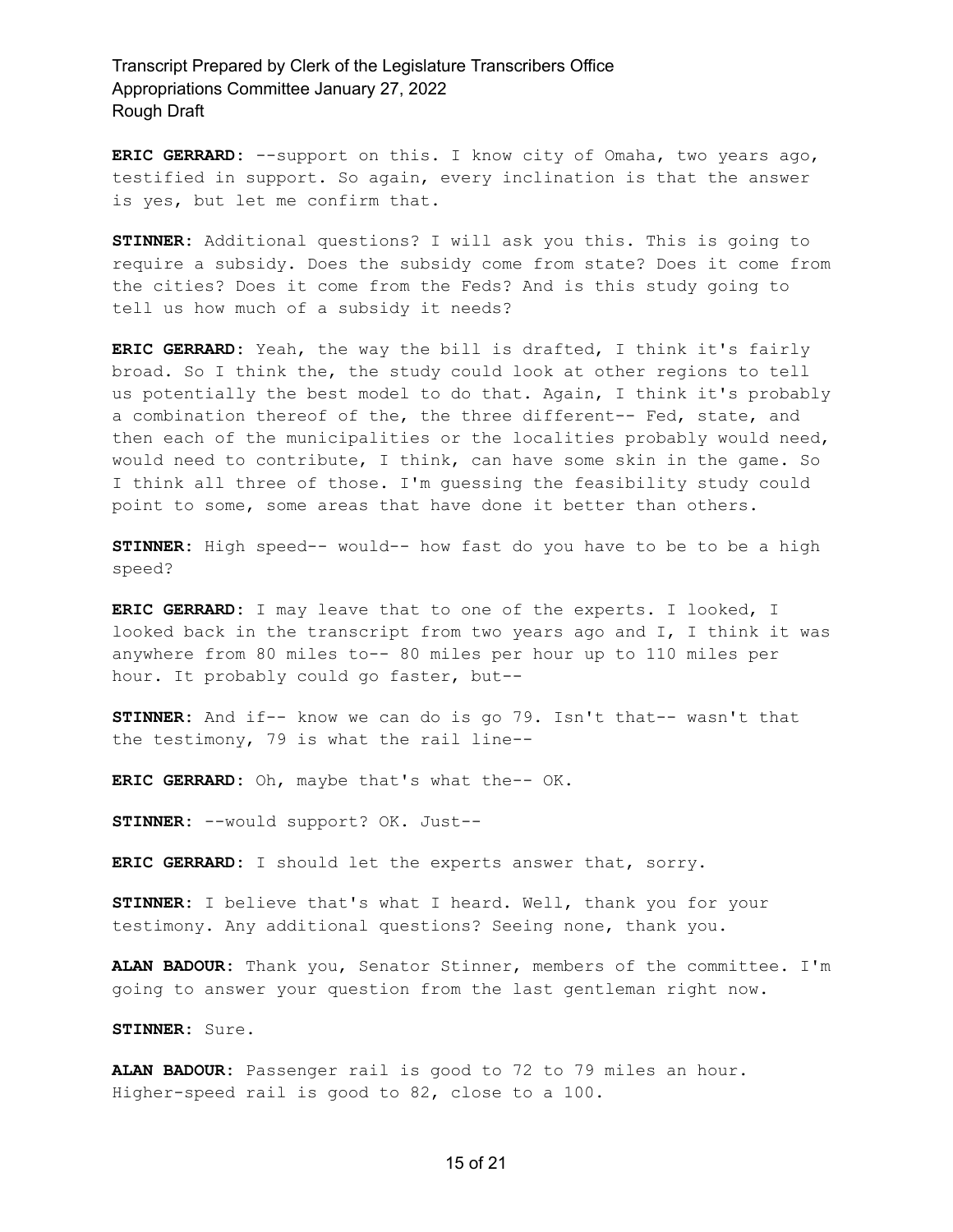#### **STINNER:** OK.

**ALAN BADOUR:** High-speed rail is 150 to 160. That's from D.C., we'll say, to Boston. What we're looking at on-- well, all right. I answered your question there. I'll come back to it.

#### **STINNER:** OK.

**ALAN BADOUR:** I am Alan Badour, A-l-a-n B-a-d-o-u-r. I am a 40-year railroad retiree and I say railroad, I should say rail industry because I've done freight, commuter. I've done the light rail in Denver. It was one of my babies. Salt Lake City has some of my other projects. I have been in love with trains since I was four. I grew up in Chicago, born three blocks from Wrigley Field, so I'm a North-Sider. I ride those trains every time I go back, just the way to go. So that's where my heart is. We'll get into the specifics on the line that we're looking at. From Omaha to Ashland is referred to by the BNSF as the Omaha Sub-- Subdivision. From Ashland to Lincoln, that is the Creston Sub, only a part of it. Yes, the track is rated at 79 miles an hour or better. We only added 10 miles an hour after that in case some of them got away from us. It is controlled by signal systems from one end to another. We call it CTC, centralized traffic control or train control. It is dispatched out of Fort Worth, Texas. All of PTC has been up to date so the signal systems are state of the art. They're current right now. The track is maintained, of course, by BNSF and they have a yearly plan that they do every year to replace [INAUDIBLE], to check the steel, and they will even bring what we call a grinder train. You'll see it sometimes. It looks like it's been set on fire because it has. It has a locomotive at the front, one at the back and with fire hoses. It gets that hot. But what it does is they can grade the rail right down smooth. I say it this way because those are things that you don't have to worry about with, with this kind of budget that they're asking for. You need a budget that will have to go after the rolling stock. I mean, you can buy new, but that's real expensive. Right now, the transit systems of metro, UTA, Caltrain are all recycling their fleets, so that puts a lot of previously used vehicles out there and I mean passenger cars. As long as you've got that in front of you, I can show you the cars that I'm talking about. And this is another option that, that just blows my mind. But the two-- you see the metro locomotive on the left and then the silver car with the red and white stripes on it to the right? This is a combination that makes the use of a wye not needed. We call these reverse running and what it is-- in that red-and white-striped car on the right, the engineer sits up there and then he controls the whole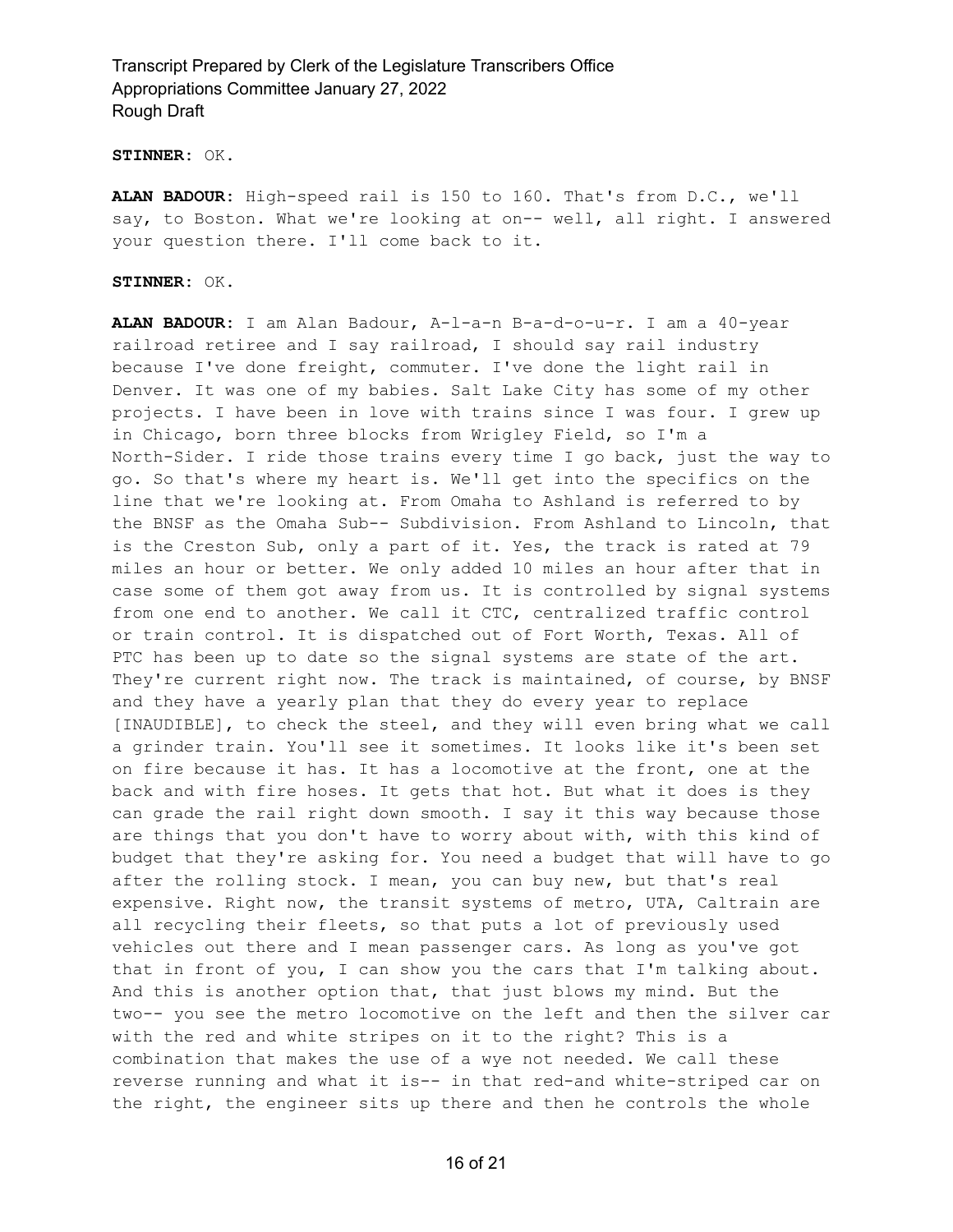train when it comes back from wherever he started. When the train pulls out of the station, he's up front. He flips a couple of switches and he can go either way he wants. He doesn't have to turn the train. It stays together. You don't need a wye. The Omaha Sub is about 32 miles long. The Ashland Sub is about-- I want to say 24. That's a total of 55 miles roughly from Omaha to here. It's a good, long stretch of track. The speed here-- I'm a little flustered. The Omaha Subdivision, in a 24-hour period, sees three trains; two of them are the Zephyrs, westbound and eastbound. That's some pretty smooth sailing from Omaha to Ashland. The sub from Ashland to Lincoln sees 19 trains in a 24-hour period, again, Amtrak one way and bac. The Omaha Sub is what we call a single track. The Creston Sub is double track. This comes into play if, let's say a BN train either stalls or is waiting to get into the yards. The dispatcher in Dallas can run the passenger train around him and maybe slow down to 45, depends on where he runs them over. There's certain restrictions we have on our switches and what type they use. So in essence, that 79 mile an hour, that's pretty good pace on that track. I drove it today coming down here and I saw no trains like I have in the past-- around half lots or some-- you know, they're sitting there waiting to go or go into the yard. This is something that has been sitting-- I've lived here now 35 years because I worked for the UP for 15 years then I went to the consulting side. It's, it's been a passion. I've-- you know, it's been sitting there just waiting. Nothing has really changed except the added positive train control. The only thing that maybe budgeting would help on this is if we had to add a siding. See how I start to talk about-- or refurbishing existing stations. If you see the-- this slide, all right? That was Crystal Lake, Illinois, where we lived. The black and white one was done in 1903. They refurbished that station and that's how she looks right now. This is what we did when we did the light rail along I-29 in Denver. We went to each community that wanted a stop. And through our planning, you know, people and doing the studies, we said, would you like to invest and make your station unique to you? And they would kick in money to help out. They got a little carried away with some of the sound walls there, but that's another story. The-- if you-- if a city didn't want to say, refurbish Lincoln station-- and I think Ashland has got a building there that could still be negotiated with BN. You put in shelters, not like the busses where you put a park bench out there in the elements and you sit and freeze. You put in covered shelters like this with heating up top.

**STINNER:** Alan, the red light is on so--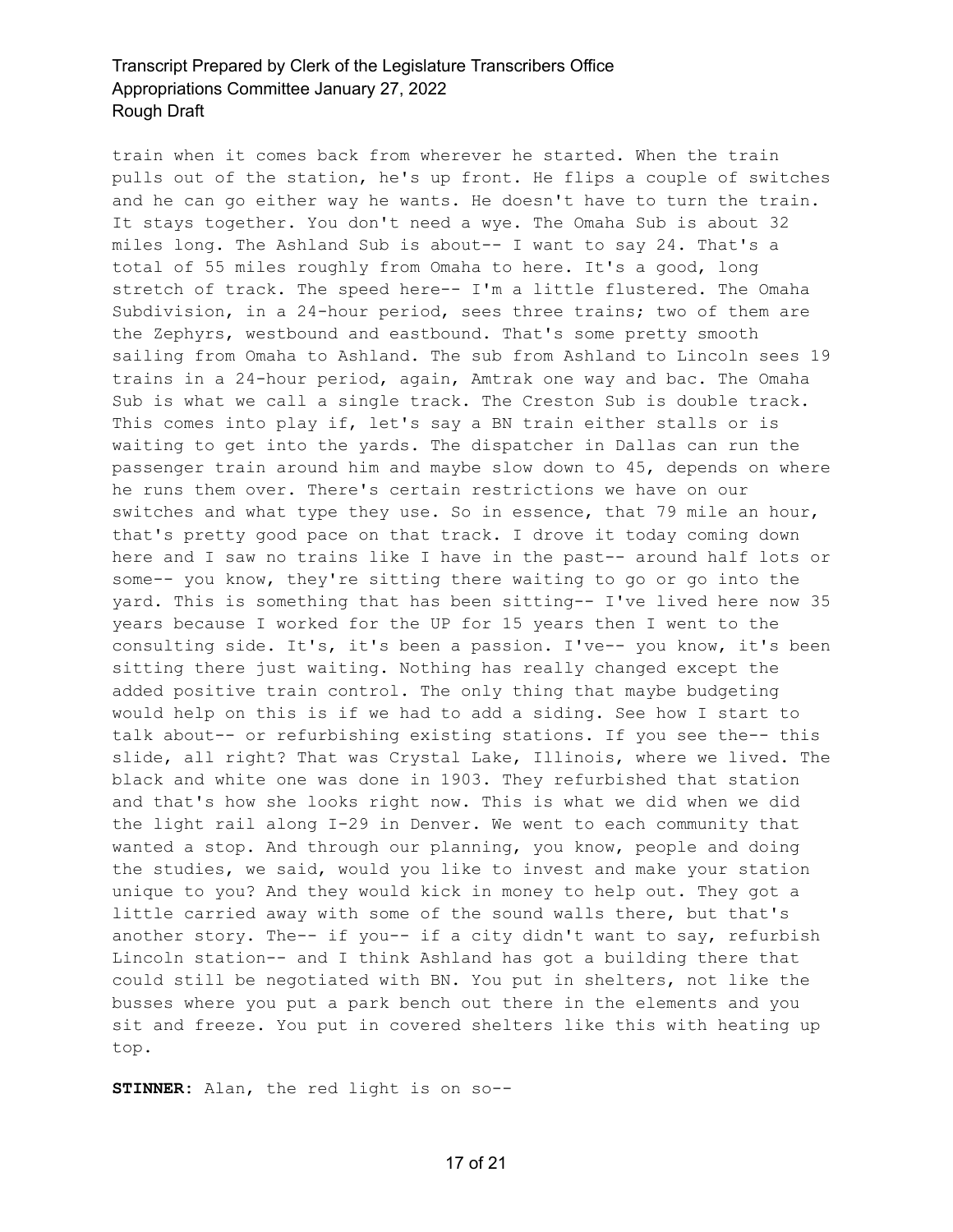**ALAN BADOUR:** Oh.

**STINNER:** And it has been for a while, but--

**ALAN BADOUR:** I'm sorry.

**STINNER:** Go ahead and conclude.

**ALAN BADOUR:** I'll take any questions you have right now.

**STINNER:** OK. Any questions? Senator Kolterman.

**KOLTERMAN:** Thanks for coming today.

**ALAN BADOUR:** Yeah.

**KOLTERMAN:** You know, I-- you go back many years, we used to travel between communities by rail.

**ALAN BADOUR:** Um-hum.

**KOLTERMAN:** Our depots are gone now or our train stations are gone, but it's not out of reality.

**ALAN BADOUR:** No.

**KOLTERMAN:** What I'm hearing you say is the tracks there, all we'd have to do is purchase the trains--

**ALAN BADOUR:** Yes.

**KOLTERMAN:** --and fire 'em up again.

**ALAN BADOUR:** You want to look at, you want to look harder at the locomotives because that's the workhorse, of course.

**KOLTERMAN:** But it, but it would-- but you could, you could-- if I hear you correctly, we could utilize people that are upgrading, get some of that equipment--

**ALAN BADOUR:** I'm-- yesterday, I contacted the guy I know at Utah transit because when I went out there to work on that project, we got 18 of the double-deckers from metro in Chicago for free, I kid you not, because they just got to get rid of them or we got good price. So you have Metro. You have, I think it's Virginia Transit on the East Coast, Utah. You've got Caltrain in the Bay Area, which was 70 miles.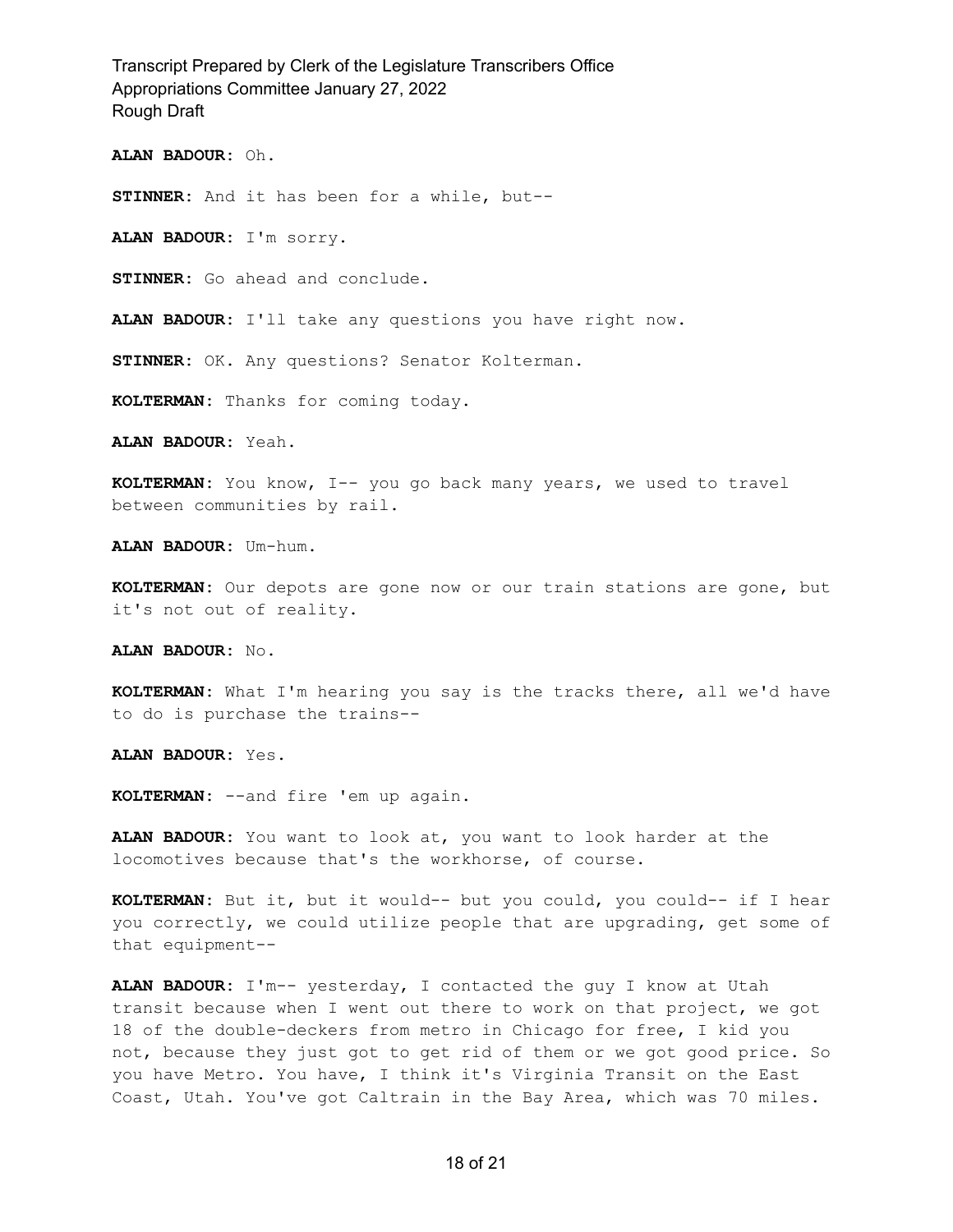They run the same kind of cars. I kind of did this Nebraska Zephyr the same thing, but does that answer-- I mean, they're there.

**KOLTERMAN:** Yeah, that's good.

**ALAN BADOUR:** It's -- we-- they couldn't run fast just because the railroad didn't like it. They weren't making money. Planes were killing them. Now Union Pacific has 106 transit systems that they run on. All the stuff in Chicago is either BN tracks of UP tracks. So metro owns the rolling stock. They own the stations. UP owns the line. So you have agreement-- purchase service agreements with the UP and the BN that-- their crews run the trains, which makes sense from a safety standpoint. They know all the nuances for that line and, like I said, Caltrain does the same thing.

**KOLTERMAN:** Thank you.

**ALAN BADOUR:** Uh-huh.

**STINNER:** Senator Clements.

**CLEMENTS:** Thank you, Chairman. What would you envision as being how many trips a day this is going to do?

**ALAN BADOUR:** A visionary-- I would say it would just like the Zephyr did when it was conceived. I'm talking about the California Zephyr, Zephyr. One train would start in San Francisco, the other in Chicago at the same time, so they would meet somewhere in the Rockies. I envision doing the same thing here. One starts at Lincoln, one starts in Omaha and they get to where we have to jump off this double track to single track without, you know, first-come-first-serve type stuff the way the signals are set.

**CLEMENTS:** So one morning train from each city and one afternoon train--

**ALAN BADOUR:** Uh-huh.

**CLEMENTS:** --in down--

**ALAN BADOUR:** And I think from a study that, you know, you'd do from town hall meetings, you'll know-- you'll get a rough idea how many people really start-- you know, saying, hey, you know what? I don't want to, I don't want sit on-- in traffic and, you know-- or get up in the morning and say, oh, you know, car accident at 680 and Dodge,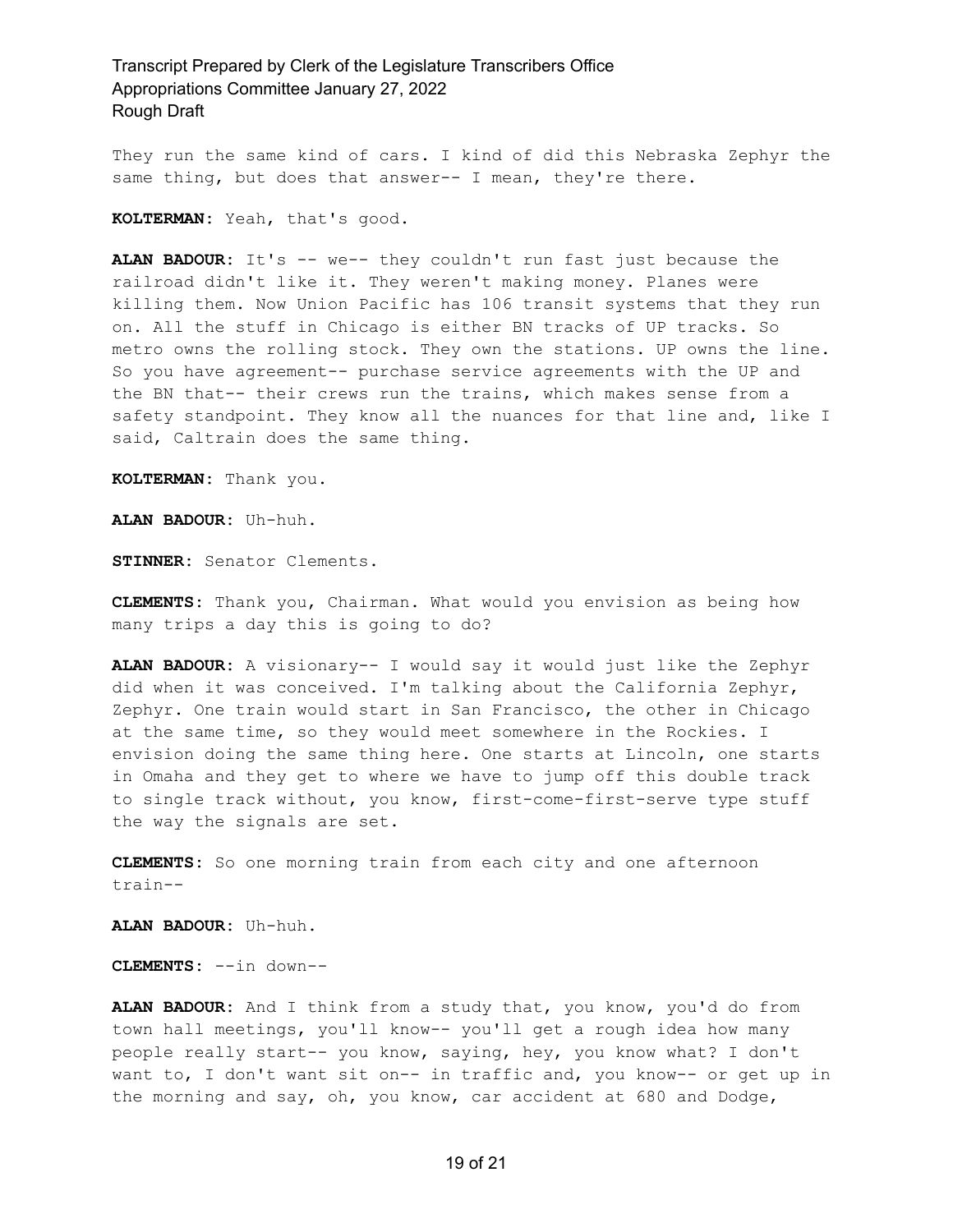everything's blocked up. The only thing technically that should affect this train is if BN cannot receive trains into the yard here in Lincoln. Other than that-- I mean, I used to ride-- I, I was a ornery little kid, but I used to ride-- when I'd ride metro down to work in Chicago, I loved going by the Kennedy Freeway and just waiting and keep going.

**CLEMENTS:** OK. Thank you.

**ALAN BADOUR:** You're welcome.

**STINNER:** Thank you. Additional questions? Seeing none, thank you very much.

**ALAN BADOUR:** Thank you for letting me ramble on.

**STINNER:** Any additional proponents? Any opponents? Seeing none, anyone in the neutral capacity? Seeing none, Senator Morfeld.

**MORFELD:** Thank you, members of the committee. Just a few different things to note. First, the city of Omaha did inform Jack-- Jack, their lobbyist, did inform me that they are supporting the legislation. I just got an email this afternoon. He wasn't able to make it, but I think he submitted something online. The other thing that I'll say is I'm obviously flexible to this. This is based on when I sat down with the Department of Transportation two years ago originally, but I know that there's a new director as well and so maybe they'll have some, some revised cost estimates. I will say that this is a serious proposal. I really would like the committee to advance this and move it forward, I think, with some of the exciting things going on between Lincoln and Omaha. And then also the fact that both Lincoln and Omaha are investing in public transit in different ways now. This is a way to bridge that and then create a lot of economic development. I also want to say that, you know, there's going to be a lot of stations to name so we could have an Erdman station. No neutral, nothing neutral in Erdman station, you know, and then we could have all kinds of stations named after all of you. But in any case, I do think that there's some pretty exciting opportunities. And I think that you'll see a broad cross-section of Nebraskans from all different age groups utilize this and, and it'll be a legacy and transportation system that will be used for many years to come. I'd be happy to answer any question. Oh, I'm sorry.

**STINNER:** Senator Dorn.